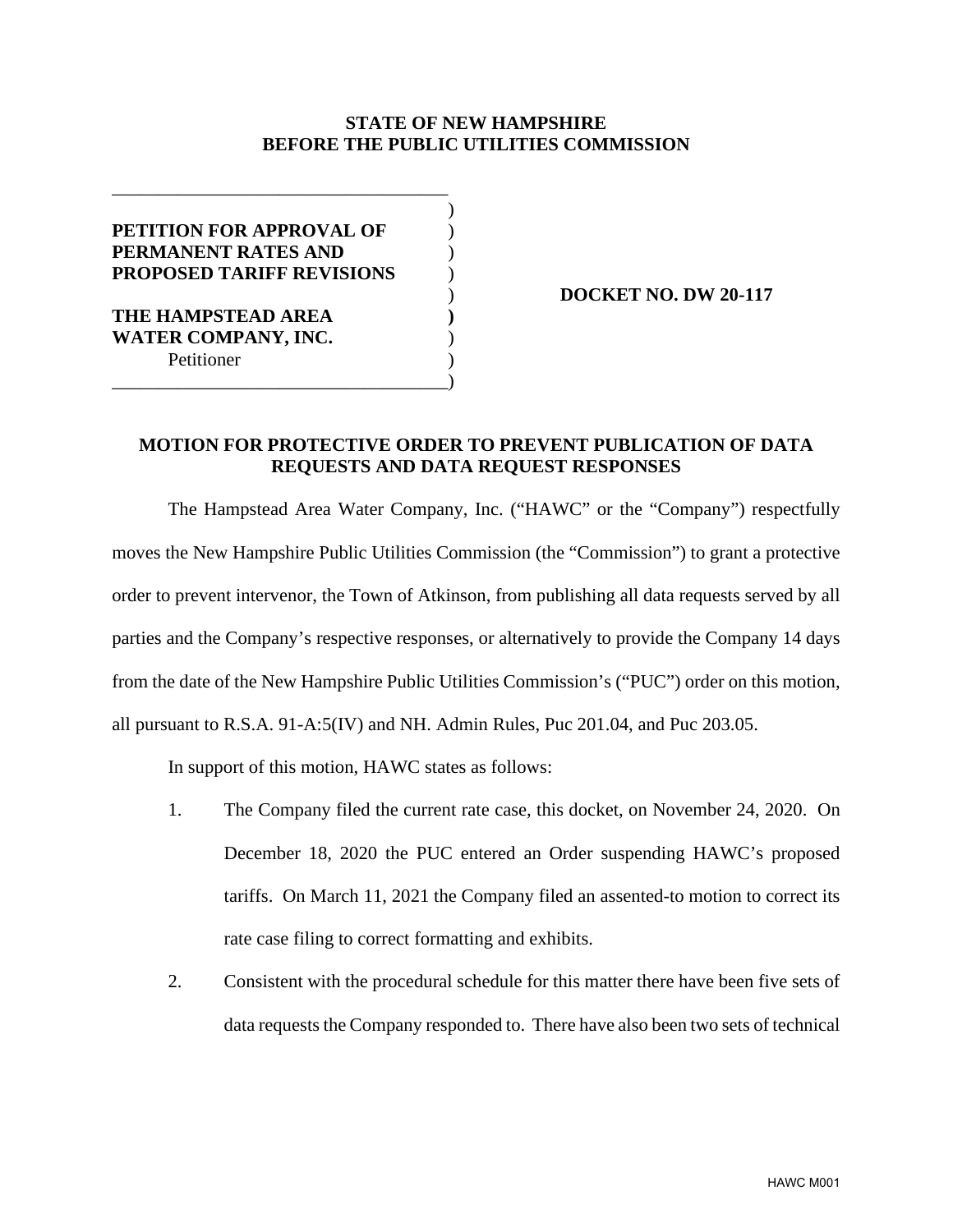session data requests the Company responded to and a third set that was served by the parties this past Friday, September 24, 2021, that the Company will respond to.

3. On Friday September 24, the Company first learned that intervenor, the Town of Atkinson, planned to publish data requests and responses on its web site. Counsel for the Company confirmed the extent of this plan through the Town of Atkinson's counsel at 1:51PM on September 24 when he wrote:

> "I misunderstood what the Town intends to post, it is everything that is in the public record so far [that the Town intends to publish], which includes the responses to all data requests that the company had provided."

- 4. Puc 201.04(a) states: All documents *submitted to the commission or staff* in an adjudicative or non-adjudicative proceeding shall become matters of public record, subject to RSA 91-A, as of the date of the submission…" (emphasis added).
- 5. Data requests served and submitted *to intervenors* such as the Town of Atkinson do not qualify as the public record because they are not submitted to either the commission or staff as specified in Puc 201.04(a). In fact, since the law change, PUC staff is no longer "staff" and thus any data requests served by the Department of Energy would not qualify as part of the public record.
- 6. Such is consistent with the practice of the PUC to not publish data requests as part of the virtual file room it maintains for each docketed matter before it. A sampling of all rate cases filed in 2020 and 2019 shows there are no data requests or responses published on the PUC's virtual file room docket.
- 7. This is consistent with the long-established practice that data requests are served to the discovery service list for each docket, which does not include anyone from the PUC. It is also consistent with the practice in New Hampshire courts where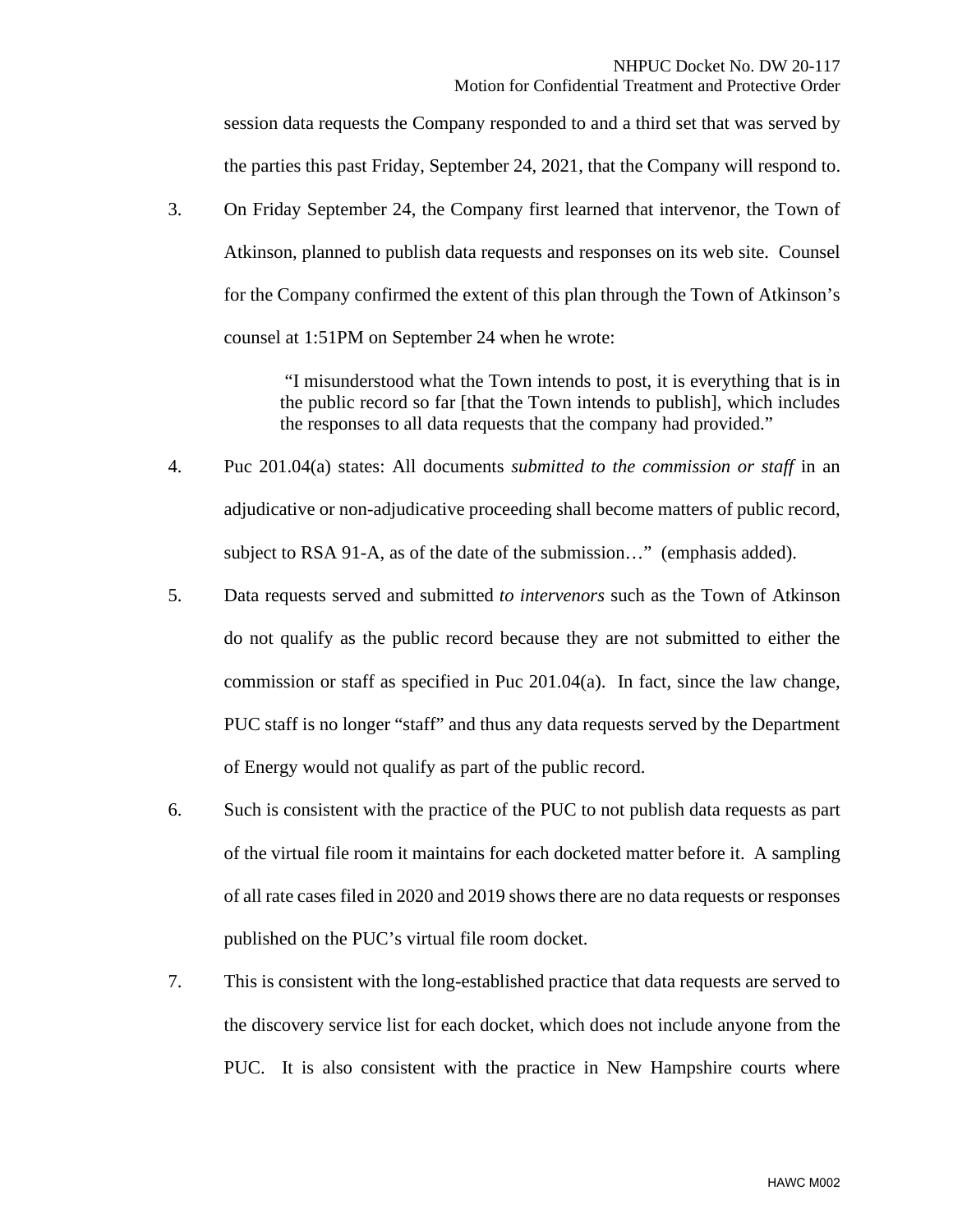discovery is not part of the docket unless a party seeks to introduce such material either through motion or through the assembly of exhibits for trial.

- 8. Although the Company concedes data requests served by staff before they became the Department of Energy and the Company's responses thereto fall within the public record definition in Puc  $201.04(a)$ , the long-established practice is that neither those data request nor the responses thereto are published on the virtual file room docket unless done so as part of either settlement or trial submissions.
- 9. To allow the Town of Atkinson to publish all data requests and responses, including data request it did not serve, would go against the PUC's practice of not publishing such records, and defy Puc 201.04(a) because the Town of Atkinson is neither the commission or staff.
- 10. For these reasons, HAWC requests that the Commission issue a protective order granting this motion and preventing the intervenor, the Town of Atkinson, from publishing all data requests served to date by all parties, and the Company's respective responses.
- 11. Alternatively the Company seeks 14 days from the date of the PUC order on this motion should it be denied to review its past data request responses for confidential treatment pursuant to Puc  $201.04(b)$  and  $201.04(c)$ .

WHEREFORE, The Hampstead Area Water Company, Inc., respectfully requests the PUC grant this motion and issue an order preventing the intervenor, the Town of Atkinson, from publishing all data requests served to date by all parties, and the Company's respective responses. Alternatively the Company seeks to be granted 14 days from the date it receives notice that this motion is denied by the PUC to review its past data request responses for confidential treatment.